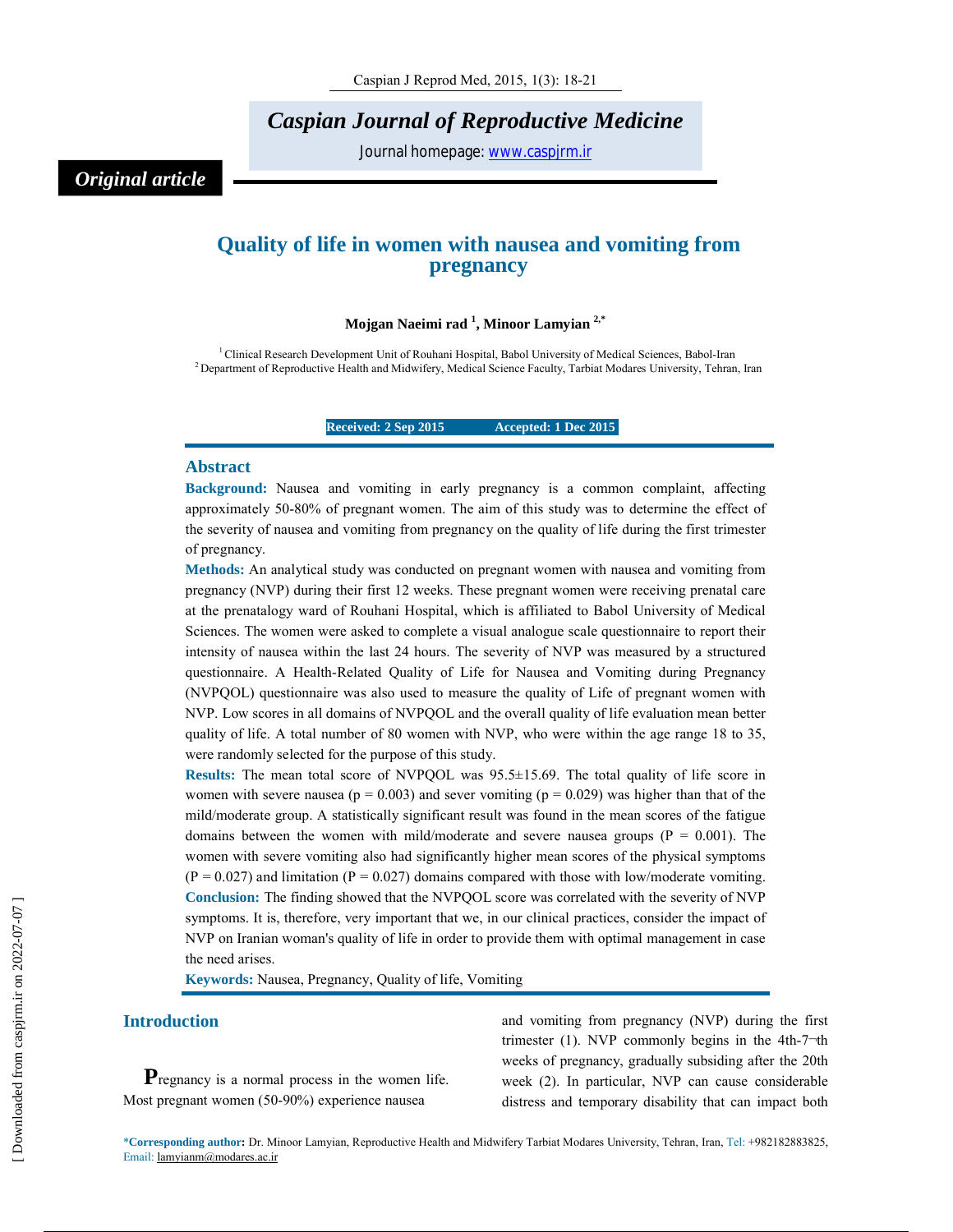the pregnant women and families (3). These problems can be reflected in the postpartum period. It has suggested that the presence and severity of NVP have an effective on the quality of life of pregnant women (4, 5).

Some generic measures of health-related quality of life are available, but the only existing NVP- specific questionnaire is the health- related quality of life for nausea and vomiting during pregnancy (6).

In Iran, the prenatal care has been given adequate support by the government in Primary Health care centers. These services are part of the general public health system, the management and treatment utilized in the prenatal care is nearly provided for free and is a low cost for these women (7). But most women live during pregnancy with encountering real or potential problems. Therefore, Knowing about the effects of the effect of the severity of NVP on the quality of life in pregnant women will be greatly helpful in providing decent care for the women. In this study, we made an attempt to test the hypothesis that women who had severed NVP reported higher QOL score.

#### **Materials and Methods**

This analytical study was conducted on pregnant women with nausea and vomiting from pregnancy (NVP) during their first 12 weeks. These pregnant women were receiving prenatal care at the prenatalogy ward of Rouhani Hospital, which is affiliated to Babol University of Medical Sciences. A total number of 80 women with NVP, who were within the age range 18 to 35, were selected randomly selected for the purpose of this study. The inclusion criteria were singleton pregnancies, the first trimester of pregnancy, Lack of diseases causing nausea and vomiting such as gastrointestinal diseases, lack of unwanted pregnancies and passive or active smokers.

This study was approved by Tarbiat Modares University of Medical Sciences for ethics in medical research. The written informed consent was obtained from all subjects in the study. The researcher approached the pregnant women in the room, and carried out a brief, face-to-face interview with each woman to collect socio-demographic information including maternal age, gestational age, gravity, parity, abortion, education, life place ownership, occupation, experience of nausea and vomiting in previous pregnancy. After the interview, the women were invited to complete QOL instruments. The following questionnaires were used to collect data for the purpose of this study:

Reprod Med

The severity of NVP was measured by the structured questionnaire of nausea and vomiting. This instrument was based on the number of vomiting episodes within the last 24 hours and quantity of retching episodes, the intensity of VNP allocated to mild to moderate group (grades 3-6) and sever group (grades over 6). This visual tool includes a 10 cm ruler with certain beginning and end area and clear range that patients indicate their health condition on it. The reliability of the structured questionnaire was estimated through Cronbach's alpha internal consistency 73% and Split-Half using Spearman-Brown formula to calculate the correlation coefficient of  $\alpha \ge 0.9$  for the entire questionnaire.

The NVP-specific Quality of Life for Nausea and Vomiting during pregnancy (NVPQOL) questionnaire was measured the QOL of pregnant women with NVP. This questionnaire contains 30 questions covering 4 general domains (physical symptoms and aggravating factor, fatigue, emotions and limitations). Every question of this questionnaire is calculated by 7-point Likert scale, ranging from 1 (none of the time) to 7 (all of the time). Low scores in all domains and the overall quality of life evaluation mean better quality of life. The development of NVPQOL questionnaire was established in Canada in 2002 by Magee et al (8). Many researchers reported that the NVPQOL questionnaire is reliable and valid for investigating all women with mild to severe NVP. These measures have acceptable for use in many medical conditions (9, 10).

All analyses were performed with SPSS (version 18.0). Descriptive statistics were used to describe socio-demographic. Independent t-test was used to determine the effect of the severity of NVP on the quality of life during the first trimester of pregnancy. Cronbach's alpha statistical method was used to calculate reliability coefficient. The significance level of  $\alpha$ =0.5 was considered for all assumptions.

#### **Results**

The mean age of the participants was 26.0±4.9 years which 62.5% was nulliparous. Study participants had a mean education of 11.9±3.1 years. More than 73% (n=59) of the subjects had no income (housewife) (Table 1). Out to of 80 pregnant women with NVP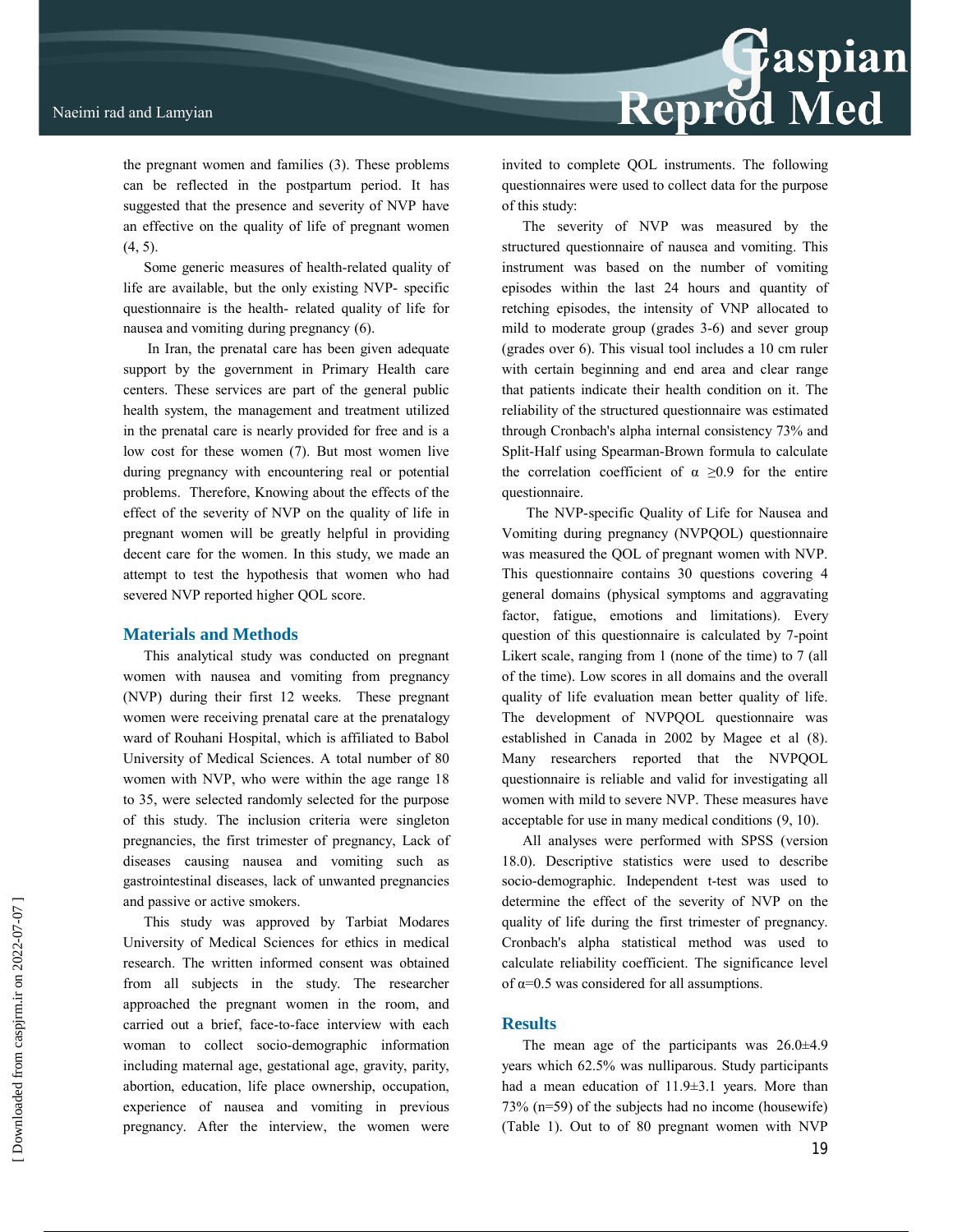| <b>Table 1.</b> Socio-demographics of women with NVP $(n=80)$ |                 |  |  |
|---------------------------------------------------------------|-----------------|--|--|
| <b>Demographics</b>                                           | N(%             |  |  |
| $Age$ (year) (mean $\pm$ SD)                                  | $26.0 \pm 4.9$  |  |  |
| Occupation                                                    |                 |  |  |
| House wife                                                    | 59(73.8%)       |  |  |
| Worker                                                        | 21 (26.2 %)     |  |  |
| <i>Education</i> ( <i>Year</i> ) (mean $\pm$ SD)              | $11.9 \pm 3.1$  |  |  |
| Gestational age (Week)                                        | $9.5 \pm 1.9$   |  |  |
| Location (Life place ownership)                               |                 |  |  |
| No                                                            | 26 (32.5%)      |  |  |
| Yes                                                           | 52 (65%)        |  |  |
| Other                                                         | 2(2.5%)         |  |  |
| Gravidity                                                     |                 |  |  |
| Primigravid                                                   | 42(52.5%)       |  |  |
| Multigravid                                                   | 38(47.5%)       |  |  |
| Parity                                                        |                 |  |  |
| Nuliparity                                                    | 50(62.5%)       |  |  |
| Multiparity                                                   | 30 (37.5%)      |  |  |
| Abortion                                                      |                 |  |  |
| N <sub>0</sub>                                                | 65 (81.3%)      |  |  |
| Yes                                                           | 15 (18.7%)      |  |  |
| Body mass index $(kg/m^2)$ (mean $\pm$ SD)                    | $25.2 \pm 4.69$ |  |  |
| Values are given as number (Percentage) or mean $\pm$ SD      |                 |  |  |

6.3% reported NVP in morning only and 36.3% from pregnant women had NVP in evening. Sixty three percent of the women  $(n = 63)$  reported that had server nausea and  $23.8\%$  (n = 21) had severed anxiety.

The mean total score of NVPQOL was 95.5±15.69. The mean quality of life score of pregnant women with severe nausea in physical symptoms, fatigue, emotions, and limitations domain and total QOL were 28± 1.19,  $10.7 \pm 0.91$ ,  $18.2 \pm 1.18$ ,  $28 \pm 1.1$ , and  $85.18 \pm 4.17$ , respectively. The total quality of life score in women with severe nausea was higher than of the mild/moderate group that was showed significant difference between two groups  $(p = 0.003)$ . A statistically significant result found in the mean scores



of the fatigue domains between the women with mild/moderate and severe nausea groups ( $P = 0.001$ ). There was no statistically significant result found in the mean scores of the other domains (physical symptoms, emotions, and limitations) between two groups. The total quality of life score in women with severe vomiting was significantly higher than of the mild/moderate group ( $p = 0.029$ ). The women with severe vomiting also had significantly higher mean scores of the physical symptoms  $(P = 0.027)$  and limitations ( $P = 0.027$ ) domains compared with those with low/moderate vomiting. There was no statistically significant result found in the mean scores of the other domains (fatigue and emotions) between two groups (Table 2).

# **Discussion**

This Study was shown that severity of NVP was associated with higher score quality of life (worse) and NVP have a negative impact on health–related quality of life. This funding is consistent with a study that reported the various degree of severity of NVP significantly impair both physical and mental HRQOL in Chinese women but in this study was used form the SF-36 (11). Other researchers have also reported a relationship between NVP in early pregnancy and women's general sense of well- being and day to day life activities (12). Also, a study in Canada have reported that severity of NVP have a negative impact on health –related QOL, which emphasizes the importance of an optimal management of NVP. In this study pregnant women reported intensity of nausea symptoms with VAS questionnaire and filled out the SF-12 and the NVP specific quality of life for nausea and vomiting (13). Overall, our results supported this hypothesis that the pregnant women with severe NVP have higher score (worse) NVPQOL.

**Table 2.** Health related quality of life scores for women with Nausea of pregnancy for each of the domains of the NVPQOL

|                   | Severe nausea of pregnancy | Mild /moderate nausea of |                |
|-------------------|----------------------------|--------------------------|----------------|
| <b>Domain</b>     | $(n=63)$                   | pregnancy                | <b>P</b> valve |
|                   |                            | $(n=17)$                 |                |
| Total             | $85.18 \pm 4.17$           | 98.4 $\pm$ 1.77          | 0.003          |
| Physical symptoms | $28 \pm 1.19$              | $30.7 \pm 0.58$          | 0.69           |
| Fatigue           | $10.7 \pm 0.91$            | $13.79 \pm 0.39$         | 0.001          |
| Emotions          | $18.2 \pm 1.18$            | $20.25 \pm 0.51$         | 0.63           |
| Limitations       | $28 \pm 1.19$              | $30.7 \pm 0.58$          | 0.69           |

-Values are given as mean  $\pm$  SD